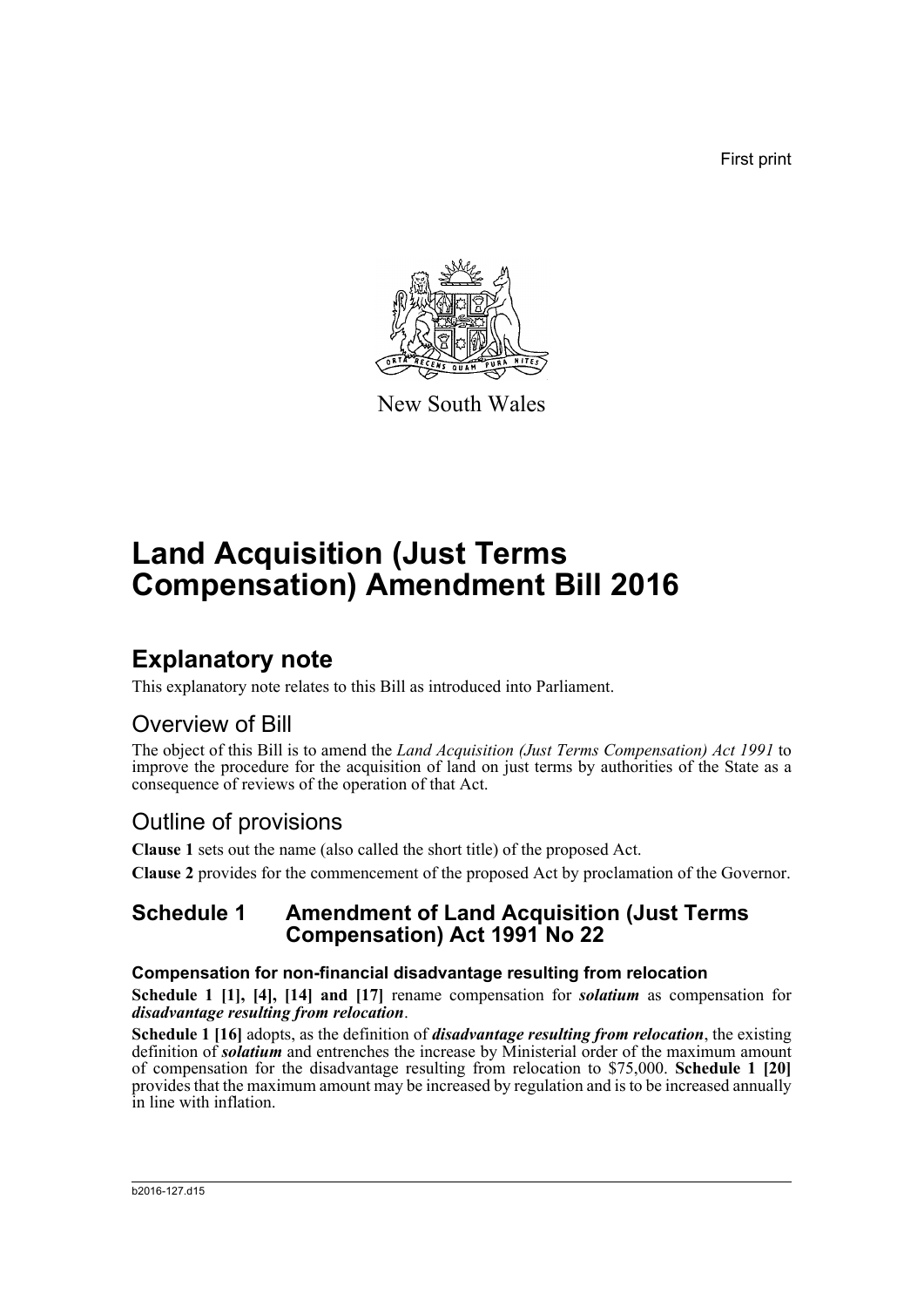#### **Minimum period of negotiation for acquisition by agreement before compulsory process**

**Schedule 1 [2]** requires authorities of the State, before giving a proposed compulsory acquisition notice, to make a genuine attempt for at least 6 months to acquire the land by agreement. The obligation does not apply to an acquisition of Crown land, an acquisition of easements and rights to use land (or a tunnel) under the surface or an acquisition from an owner who cannot be located or who declines to negotiate. The owner of the land and the authority of the State are able to agree to a shorter or longer period of negotiation, and the Minister responsible for the authority is able to shorten the period in urgent circumstances with the concurrence of the Minister administering the Act. Following the giving of a proposed compulsory acquisition notice, negotiations may continue during the standard minimum period of 90 days before the land can be compulsorily acquired. **Schedule 1 [3]** provides that the standard minimum period of 90 days cannot be shortened in urgent circumstances by the Minister responsible for the authority without the concurrence of the Minister administering the Act.

#### **Merit review of owner-initiated acquisition in case of hardship**

**Schedule 1 [5]** provides for a merits review by an independent person appointed by the Minister of a decision of an authority not to acquire land designated for acquisition at the request of an owner who will suffer hardship if there is any delay in the acquisition.

#### **Removal of obligation to pay rent for continued occupation of principal place of residence**

**Schedule 1 [6]** removes the obligation of former land owners to pay rent to the acquiring authority if they remain in occupation of their principal place of residence for up to 3 months after the land is compulsorily acquired.

#### **Compensation claim procedures**

**Schedule 1 [7]** enables a land owner to make a claim for compensation directly to the Valuer-General instead of to the authority. **Schedule 1 [8]** requires the authority and Valuer-General to provide each other with a copy of a claim for compensation made to them. **Schedule 1 [10]** requires the Valuer-General to provide a copy of the determination of the amount of compensation to both the authority and the former landowner. **Schedule 1 [13]** makes a consequential amendment.

**Schedule 1 [9]** requires the acquiring authority to provide the Valuer-General, within 7 days of the compulsory acquisition, with a list of issues relevant to the determination of the amount of compensation.

**Schedule 1 [11]** increases the timeframe in which an acquiring authority must provide a compensation notice to a landowner from 30 days to 45 days.

**Schedule 1 [12]** enables the Minister administering the Act (instead of the Minister responsible for the acquiring authority) to extend that timeframe if it is necessary to enable a valuation of the land to be made.

#### **Compensation payable on reinstatement basis in certain cases**

**Schedule 1 [15]** provides that, in determining the compensation payable for compulsory acquisition, the market value of land used for a particular purpose for which there is no general market is taken to be the reasonable cost to the owner of equivalent reinstatement in some other area.

#### **Return of acquired land**

**Schedule 1 [18] and [19]** require an authority of the State that no longer requires land it has acquired for the public purpose for which the land was acquired to first offer the land for sale, if practicable, to the former owner at the market value of the land at the time the offer is made. The obligation does not apply if more than 10 years has elapsed since the acquisition, if substantial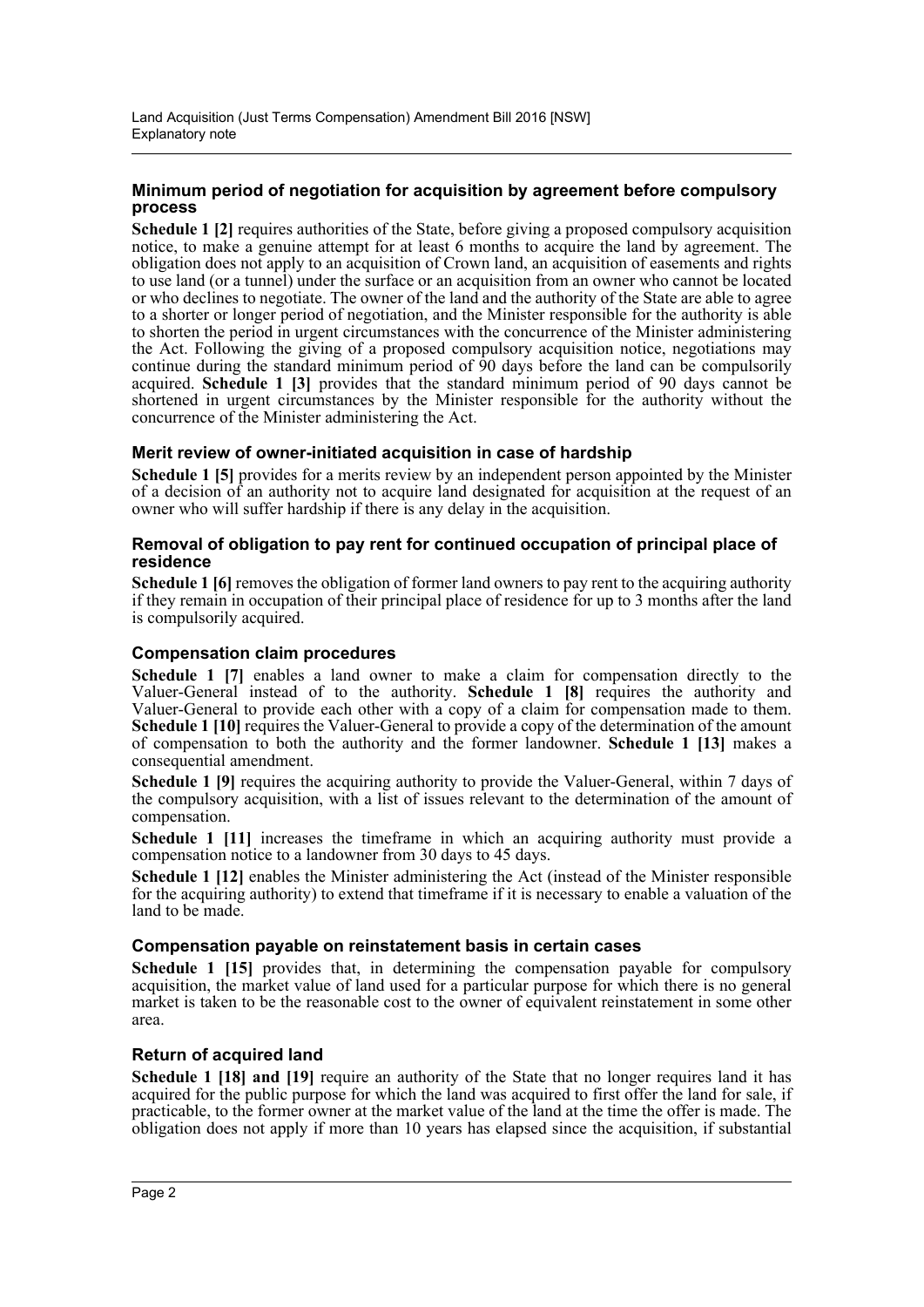improvements have been made to the land by the authority, if it is Crown land or if the land is required for another public purpose. The proposed amendment sets out when land is considered to be no longer required for the purpose for which it was acquired.

#### **Savings and transitional**

**Schedule 1 [22]** contains savings, transitional and other provisions. **Schedule 1 [21]** makes a consequential amendment.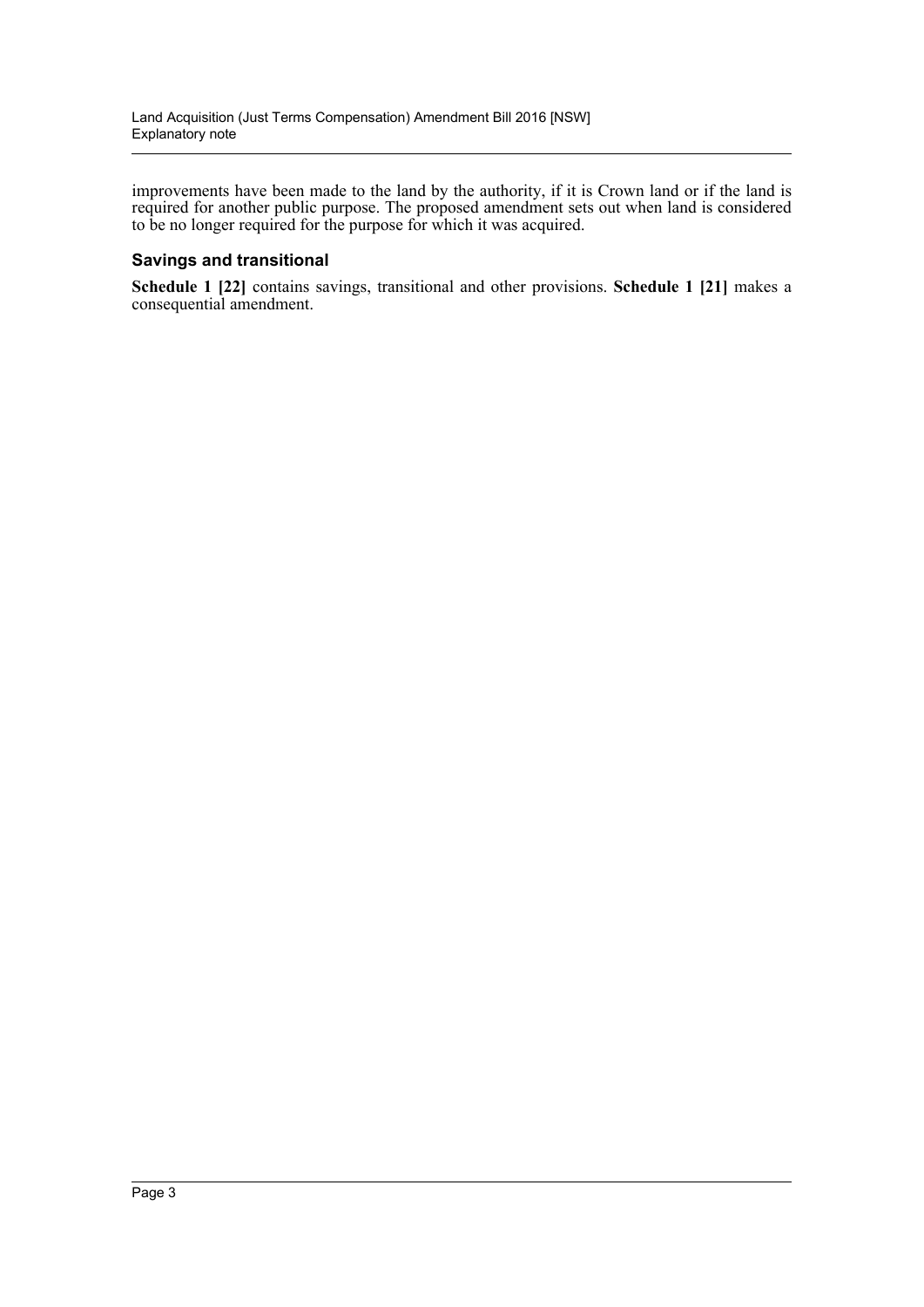First print

Page



New South Wales

# **Land Acquisition (Just Terms Compensation) Amendment Bill 2016**

## **Contents**

| Schedule 1 | <b>Amendment of Land Acquisition (Just Terms Compensation) Act</b><br>1991 No 22 |  |
|------------|----------------------------------------------------------------------------------|--|
|            | Commencement                                                                     |  |
|            | Name of Act                                                                      |  |
|            |                                                                                  |  |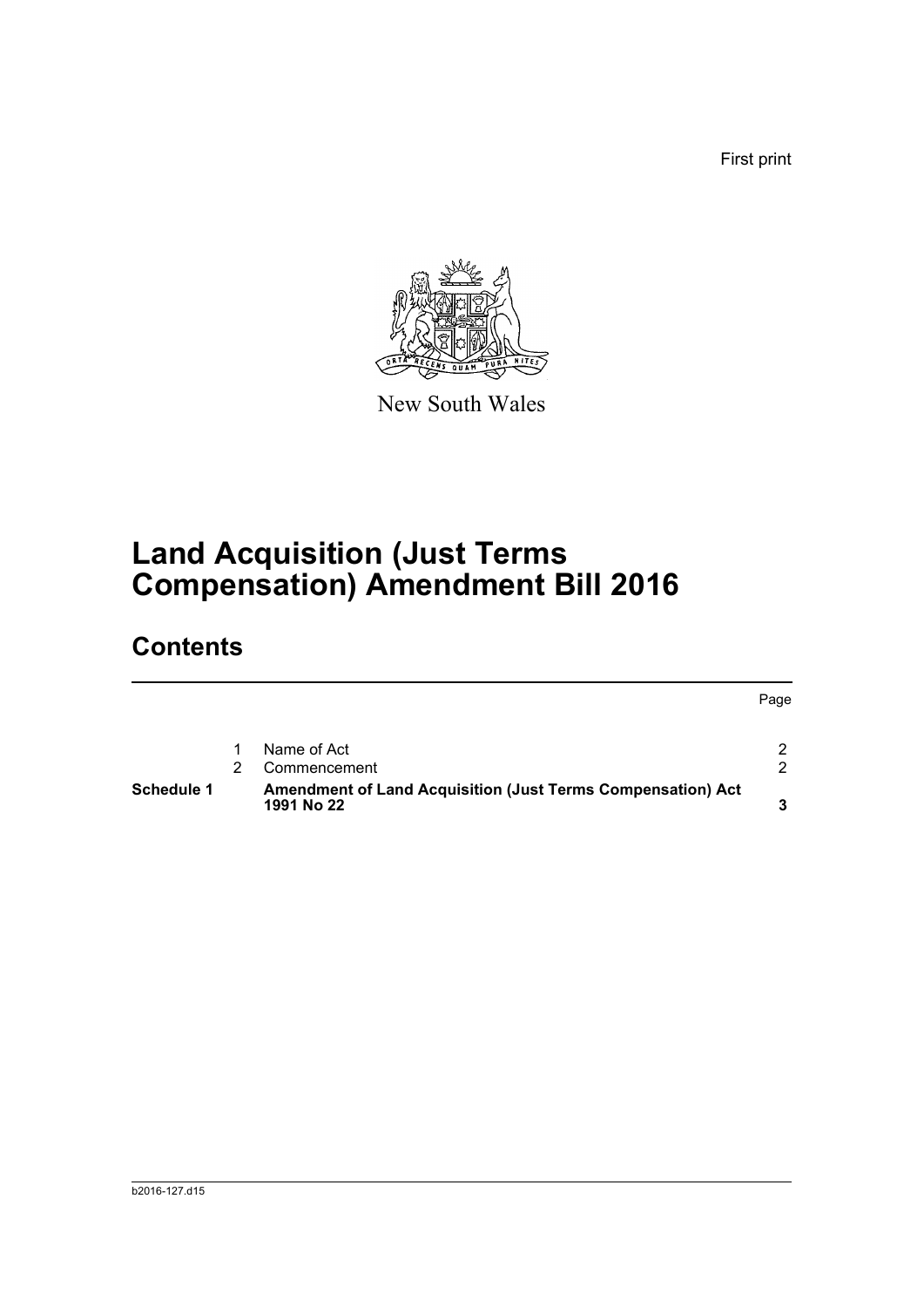

New South Wales

## **Land Acquisition (Just Terms Compensation) Amendment Bill 2016**

No , 2016

### **A Bill for**

An Act to amend the *Land Acquisition (Just Terms Compensation) Act 1991* to make further provision with respect to the acquisition of land on just terms by authorities of the State as a consequence of reviews of the operation of that Act.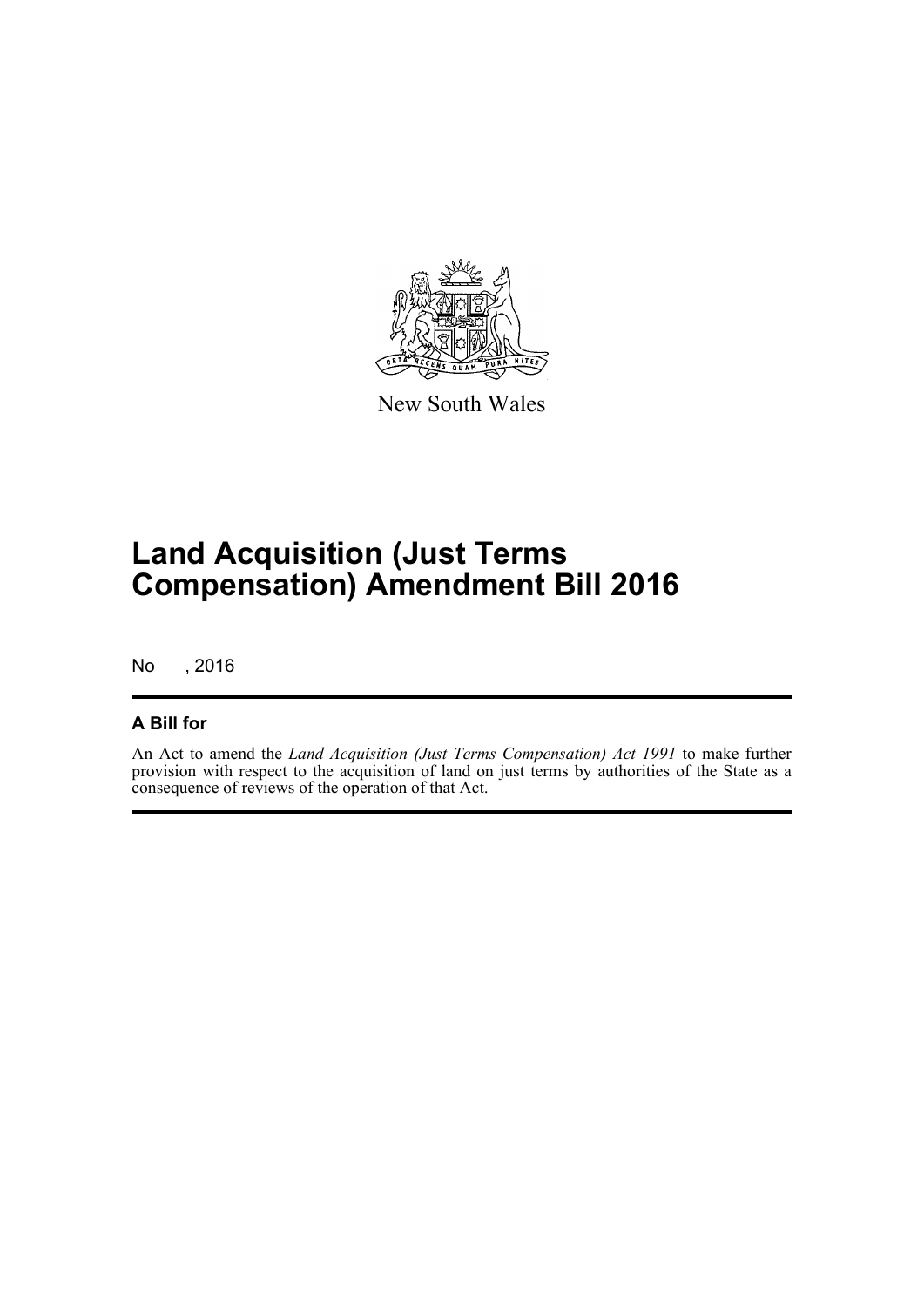<span id="page-5-1"></span><span id="page-5-0"></span>

| The Legislature of New South Wales enacts:                                     |                |  |
|--------------------------------------------------------------------------------|----------------|--|
| Name of Act                                                                    | $\mathcal{P}$  |  |
| This Act is the Land Acquisition (Just Terms Compensation) Amendment Act 2016. | 3              |  |
| <b>Commencement</b>                                                            | $\overline{4}$ |  |
| This Act commences on a day or days to be appointed by proclamation.           | 5              |  |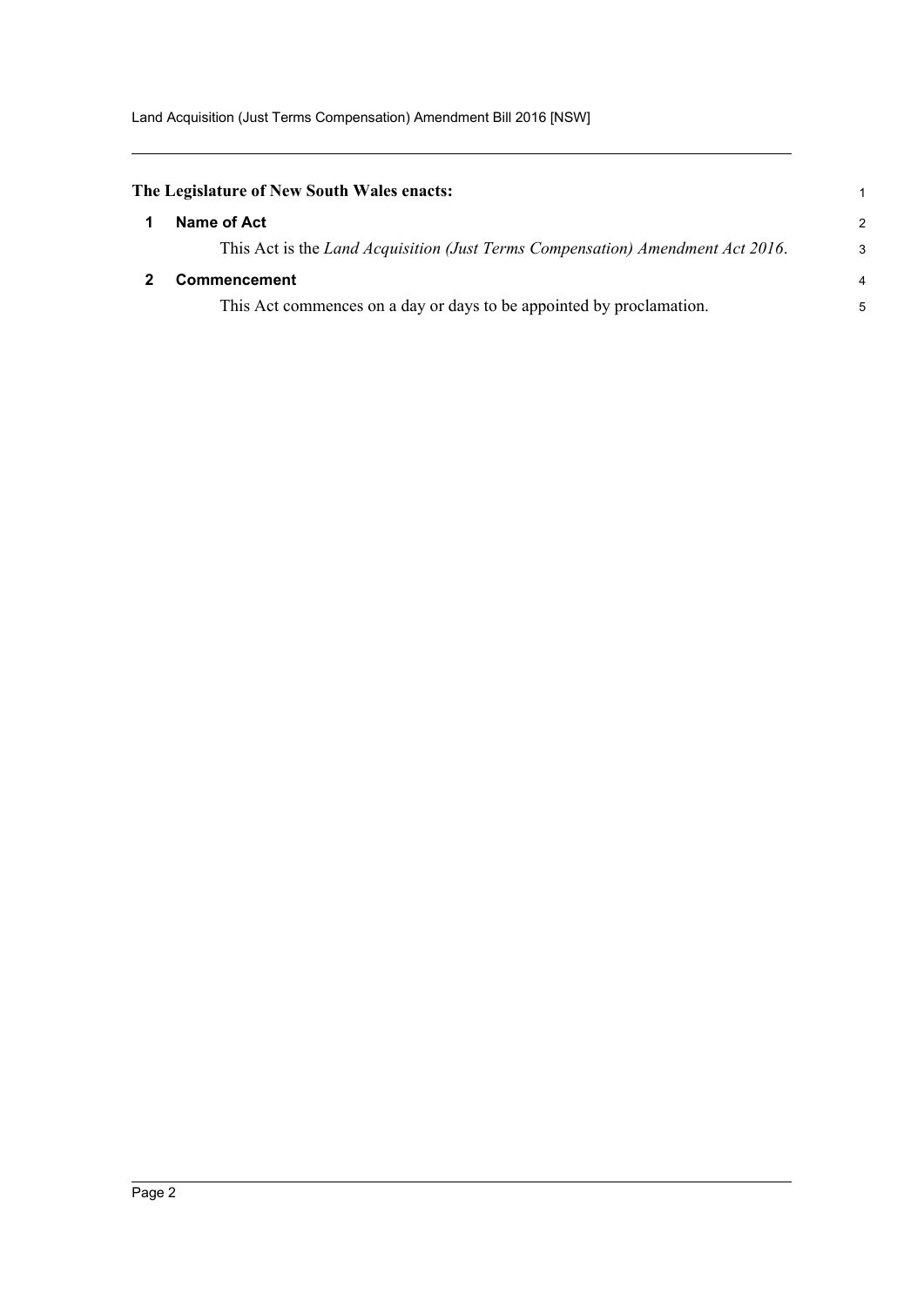<span id="page-6-0"></span>

| <b>Schedule 1</b> |                                                                                                                          | <b>Amendment of Land Acquisition (Just Terms</b><br><b>Compensation) Act 1991 No 22</b>                                                                                                                                                                                                                                                                                                                                                                                              |                                  |  |  |
|-------------------|--------------------------------------------------------------------------------------------------------------------------|--------------------------------------------------------------------------------------------------------------------------------------------------------------------------------------------------------------------------------------------------------------------------------------------------------------------------------------------------------------------------------------------------------------------------------------------------------------------------------------|----------------------------------|--|--|
| [1]               |                                                                                                                          | <b>Section 4 Definitions</b>                                                                                                                                                                                                                                                                                                                                                                                                                                                         | 3                                |  |  |
|                   |                                                                                                                          | Omit the definition of <i>solatium</i> from section $4(1)$ . Insert in alphabetical order:                                                                                                                                                                                                                                                                                                                                                                                           | 4                                |  |  |
|                   |                                                                                                                          | <i>disadvantage resulting from relocation</i> is defined in section 60.                                                                                                                                                                                                                                                                                                                                                                                                              | 5                                |  |  |
| $[2]$             | <b>Section 10A</b>                                                                                                       |                                                                                                                                                                                                                                                                                                                                                                                                                                                                                      |                                  |  |  |
|                   |                                                                                                                          | Insert after section 10:                                                                                                                                                                                                                                                                                                                                                                                                                                                             | 7                                |  |  |
|                   | 10A<br>Minimum period of negotiation for acquisition by agreement before initiation<br>of compulsory acquisition process |                                                                                                                                                                                                                                                                                                                                                                                                                                                                                      | 8<br>9                           |  |  |
|                   | (1)                                                                                                                      | This section applies to land that is affected by a proposal for acquisition by an<br>authority of the State, other than a proposal to acquire:                                                                                                                                                                                                                                                                                                                                       | 10<br>11                         |  |  |
|                   |                                                                                                                          | Crown land, or<br>(a)                                                                                                                                                                                                                                                                                                                                                                                                                                                                | 12                               |  |  |
|                   |                                                                                                                          | an easement, or right to use land, under the surface for the construction<br>(b)<br>or maintenance of works, or                                                                                                                                                                                                                                                                                                                                                                      | 13<br>14                         |  |  |
|                   |                                                                                                                          | a stratum under the surface for the construction of a tunnel.<br>(c)                                                                                                                                                                                                                                                                                                                                                                                                                 | 15                               |  |  |
|                   | (2)                                                                                                                      | The authority of the State is to make a genuine attempt to acquire the land by<br>agreement for at least 6 months before giving a proposed acquisition notice.                                                                                                                                                                                                                                                                                                                       | 16<br>17                         |  |  |
|                   | (3)                                                                                                                      | The owner of the land and the authority of the State may agree to a shorter or<br>longer period of negotiation for the acquisition of the land by agreement.                                                                                                                                                                                                                                                                                                                         | 18<br>19                         |  |  |
|                   | (4)                                                                                                                      | The Minister responsible for the authority of the State may approve a shorter<br>period of negotiation, but only if the Minister is satisfied that the urgency of<br>the matter or other circumstances of the case make it impracticable to have any<br>longer period of negotiation. Any such approval requires the concurrence of<br>the Minister administering this Act (being concurrence given for the particular<br>approval or given generally for an approval of that kind). | 20<br>21<br>22<br>23<br>24<br>25 |  |  |
|                   | (5)                                                                                                                      | This section does not prevent a continuation of negotiation after the giving of<br>a proposed acquisition notice.                                                                                                                                                                                                                                                                                                                                                                    | 26<br>27                         |  |  |
|                   | (6)                                                                                                                      | The authority of the State is not required to comply with this section if:                                                                                                                                                                                                                                                                                                                                                                                                           | 28                               |  |  |
|                   |                                                                                                                          | the owner of the land notifies the authority that the owner is not<br>(a)<br>prepared to negotiate with the authority for the acquisition of the land<br>by agreement, or                                                                                                                                                                                                                                                                                                            | 29<br>30<br>31                   |  |  |
|                   |                                                                                                                          | the owner of the land cannot be located after the making of reasonable<br>(b)<br>inquiries.                                                                                                                                                                                                                                                                                                                                                                                          | 32<br>33                         |  |  |
|                   | (7)                                                                                                                      | Nothing in this section gives rise to, or can be taken into account in, any civil<br>cause of action.                                                                                                                                                                                                                                                                                                                                                                                | 34<br>35                         |  |  |
| $[3]$             |                                                                                                                          | Section 13 Minimum period of notice                                                                                                                                                                                                                                                                                                                                                                                                                                                  | 36                               |  |  |
|                   |                                                                                                                          | Insert after section 13 $(2)$ :                                                                                                                                                                                                                                                                                                                                                                                                                                                      | 37                               |  |  |
|                   | (3)                                                                                                                      | The approval of a shorter period of notice under subsection $(2)$ (b) requires the<br>concurrence of the Minister administering this Act (being a concurrence given<br>for the particular approval or given generally for an approval of that kind).                                                                                                                                                                                                                                 | 38<br>39<br>40                   |  |  |
| $[4]$             |                                                                                                                          | Section 26 Compensation for acquisition under this Division                                                                                                                                                                                                                                                                                                                                                                                                                          | 41                               |  |  |
|                   |                                                                                                                          | Omit "solatium". Insert instead "disadvantage resulting from relocation".                                                                                                                                                                                                                                                                                                                                                                                                            | 42                               |  |  |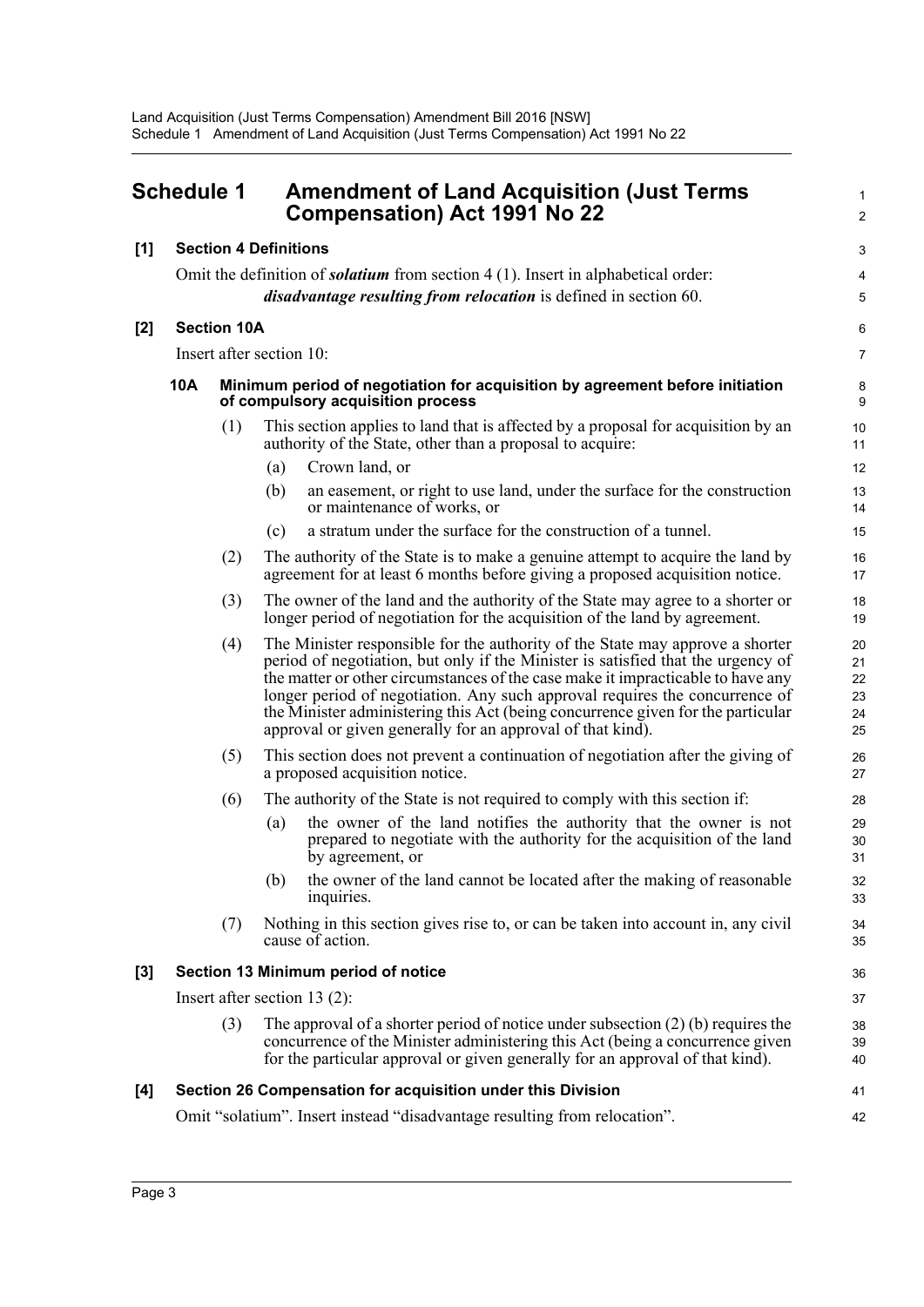| $\lbrack 5 \rbrack$ |     | <b>Section 27A</b> |                                                                                                                                                                                                                                                                                                                                                         | $\mathbf{1}$                                     |
|---------------------|-----|--------------------|---------------------------------------------------------------------------------------------------------------------------------------------------------------------------------------------------------------------------------------------------------------------------------------------------------------------------------------------------------|--------------------------------------------------|
|                     |     |                    | Insert after section 27:                                                                                                                                                                                                                                                                                                                                | $\overline{c}$                                   |
|                     | 27A |                    | Review of decisions on hardship applications by independent person                                                                                                                                                                                                                                                                                      | 3                                                |
|                     |     | (1)                | An owner of land who has given an authority of the State a notice under this<br>Division requiring the authority to acquire the land may apply to the Secretary<br>of the Department of Finance, Services and Innovation for a review of a<br>decision of the authority not to acquire the land because:                                                | 4<br>$\overline{5}$<br>$\,6\,$<br>$\overline{7}$ |
|                     |     |                    | the land is not designated by the operation of this Division for<br>(a)<br>acquisition by the authority for a public purpose, or                                                                                                                                                                                                                        | 8<br>$\boldsymbol{9}$                            |
|                     |     |                    | the owner will not suffer hardship if there is any delay in the acquisition<br>(b)<br>of the land, or                                                                                                                                                                                                                                                   | 10<br>11                                         |
|                     |     |                    | the authority is not otherwise required under this Division to acquire the<br>(c)<br>land.                                                                                                                                                                                                                                                              | 12<br>13                                         |
|                     |     | (2)                | An application for the review of any such decision is to be made within<br>28 days after the owner of the land is notified of the decision by the authority<br>of the State.                                                                                                                                                                            | 14<br>15<br>16                                   |
|                     |     | (3)                | The Secretary is to refer the application to a reviewer for determination. The<br>reviewer is to be a suitably qualified person appointed by the Minister who is<br>not associated with the authority of the State or the applicant.                                                                                                                    | 17<br>18<br>19                                   |
|                     |     | (4)                | The reviewer:                                                                                                                                                                                                                                                                                                                                           | 20                                               |
|                     |     |                    | if satisfied that this Division requires the authority to acquire the land—<br>(a)<br>is to quash the decision and decide the matter in accordance with this<br>Division, or                                                                                                                                                                            | 21<br>22<br>23                                   |
|                     |     |                    | if not so satisfied—is to confirm the decision.<br>(b)                                                                                                                                                                                                                                                                                                  | 24                                               |
|                     |     |                    | The reviewer is to endeavour to determine the application within 28 days after<br>the application is referred to the reviewer.                                                                                                                                                                                                                          | 25<br>26                                         |
|                     |     | (5)                | The decision of the reviewer is final and is required to be given effect to by the<br>authority of the State.                                                                                                                                                                                                                                           | 27<br>28                                         |
|                     |     | (6)                | If the authority of the State fails to acquire land under this Division within<br>90 days after the owner of the land gives a notice to the authority under this<br>Division to acquire the land, the authority is taken, for the purposes only of an<br>application for review under this section, to have made a decision not to<br>acquire the land. | 29<br>30<br>31<br>32<br>33                       |
|                     |     | (7)                | The regulations may make provision for and with respect to the making of<br>applications under this section, the appointment of reviewers and the<br>determination of those applications.                                                                                                                                                               | 34<br>35<br>36                                   |
| [6]                 |     |                    | Section 34 Former owner's right to occupy land until compensation paid etc                                                                                                                                                                                                                                                                              | 37                                               |
|                     |     |                    | Insert after section $34(3)$ :                                                                                                                                                                                                                                                                                                                          | 38                                               |
|                     |     | (3A)               | Despite subsection (3), rent is not payable during the relevant 3-month period<br>by a former owner who remains in occupation of any part of a building that is<br>the person's principal place of residence. A former owner does not include a<br>person who only held a leasehold interest in the acquired land.                                      | 39<br>40<br>41<br>42                             |
| [7]                 |     |                    | <b>Section 39 Claim for compensation</b>                                                                                                                                                                                                                                                                                                                | 43                                               |
|                     |     |                    | Insert "or with the Valuer-General" after "the land concerned" in section 39 (1).                                                                                                                                                                                                                                                                       | 44                                               |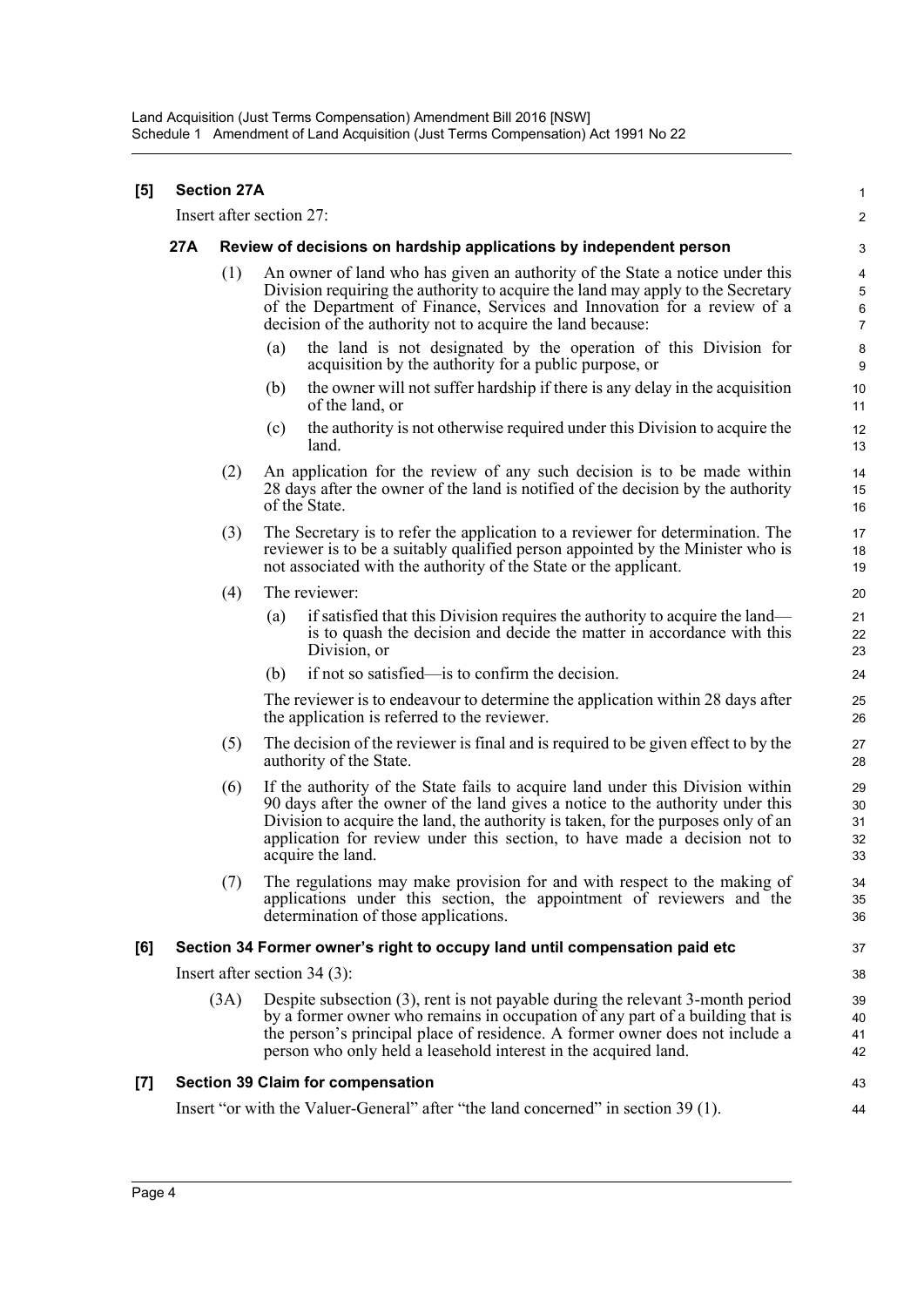Land Acquisition (Just Terms Compensation) Amendment Bill 2016 [NSW] Schedule 1 Amendment of Land Acquisition (Just Terms Compensation) Act 1991 No 22

| [8]    | <b>Section 39 (5)</b>                |                                                                                                                                                                                                                                                                                                    | 1                    |  |  |
|--------|--------------------------------------|----------------------------------------------------------------------------------------------------------------------------------------------------------------------------------------------------------------------------------------------------------------------------------------------------|----------------------|--|--|
|        |                                      | Insert after section $39(4)$ :                                                                                                                                                                                                                                                                     | $\overline{2}$       |  |  |
|        | (5)                                  | As soon as practicable after an authority of the State or the Valuer-General<br>receives a claim for compensation:                                                                                                                                                                                 | 3<br>4               |  |  |
|        |                                      | the authority must give the Valuer-General a copy of the claim, or<br>(a)                                                                                                                                                                                                                          | 5                    |  |  |
|        |                                      | the Valuer-General must give the authority a copy of the claim,<br>(b)                                                                                                                                                                                                                             | 6                    |  |  |
|        |                                      | as the case requires.                                                                                                                                                                                                                                                                              | 7                    |  |  |
| [9]    |                                      | Section 41 Valuer-General's determination of amount of compensation                                                                                                                                                                                                                                | 8                    |  |  |
|        | Omit section 41 (1). Insert instead: |                                                                                                                                                                                                                                                                                                    |                      |  |  |
|        | (1)                                  | The authority of the State must, within 7 days after it compulsorily acquires<br>land, provide the Valuer-General with a list of the issues that the authority<br>believes are relevant to the determination of the amount of compensation by<br>the Valuer-General.                               | 10<br>11<br>12<br>13 |  |  |
| $[10]$ | <b>Section 41 (3)</b>                |                                                                                                                                                                                                                                                                                                    | 14                   |  |  |
|        |                                      | Insert after section 41 $(2)$ :                                                                                                                                                                                                                                                                    | 15                   |  |  |
|        | (3)                                  | The Valuer-General is to provide a copy of the determination of the amount of<br>compensation (together with any report on the value of the land prepared by<br>or for the Valuer-General) to:                                                                                                     | 16<br>17<br>18       |  |  |
|        |                                      | the authority of the State concerned, and<br>(a)                                                                                                                                                                                                                                                   | 19                   |  |  |
|        |                                      | the former owner to whom the compensation is payable.<br>(b)                                                                                                                                                                                                                                       | 20                   |  |  |
|        |                                      |                                                                                                                                                                                                                                                                                                    |                      |  |  |
| $[11]$ |                                      | Section 42 Notice of compensation entitlement and offer of compensation                                                                                                                                                                                                                            | 21                   |  |  |
|        |                                      | Omit "30 days" from section 42 (1) and (4), wherever occurring. Insert instead "45 days".                                                                                                                                                                                                          | 22                   |  |  |
| $[12]$ | <b>Section 42 (4)</b>                |                                                                                                                                                                                                                                                                                                    | 23                   |  |  |
|        |                                      | Omit "The Minister responsible for an authority of the State". Insert instead "The Minister".                                                                                                                                                                                                      | 24                   |  |  |
| $[13]$ | <b>Section 42 (8)</b>                |                                                                                                                                                                                                                                                                                                    | 25                   |  |  |
|        |                                      | Omit the subsection. Insert instead:                                                                                                                                                                                                                                                               | 26                   |  |  |
|        | (8)                                  | The obligation of the Valuer-General under section 41 (3) to provide a copy of<br>the determination of the amount of compensation to the former owner applies<br>despite a failure by the authority of the State to give a compensation notice to<br>the former owner as required by this section. | 27<br>28<br>29<br>30 |  |  |
| $[14]$ | compensation                         | Section 55 Relevant matters to be considered in determining amount of                                                                                                                                                                                                                              | 31<br>32             |  |  |
|        |                                      | Omit section 55 (e). Insert instead:                                                                                                                                                                                                                                                               | 33                   |  |  |
|        |                                      | the disadvantage resulting from relocation,<br>(e)                                                                                                                                                                                                                                                 | 34                   |  |  |
| $[15]$ |                                      | <b>Section 56 Market value</b>                                                                                                                                                                                                                                                                     | 35                   |  |  |
|        |                                      | Insert after section 56 $(2)$ :                                                                                                                                                                                                                                                                    | 36                   |  |  |
|        | (3)                                  | If:                                                                                                                                                                                                                                                                                                | 37                   |  |  |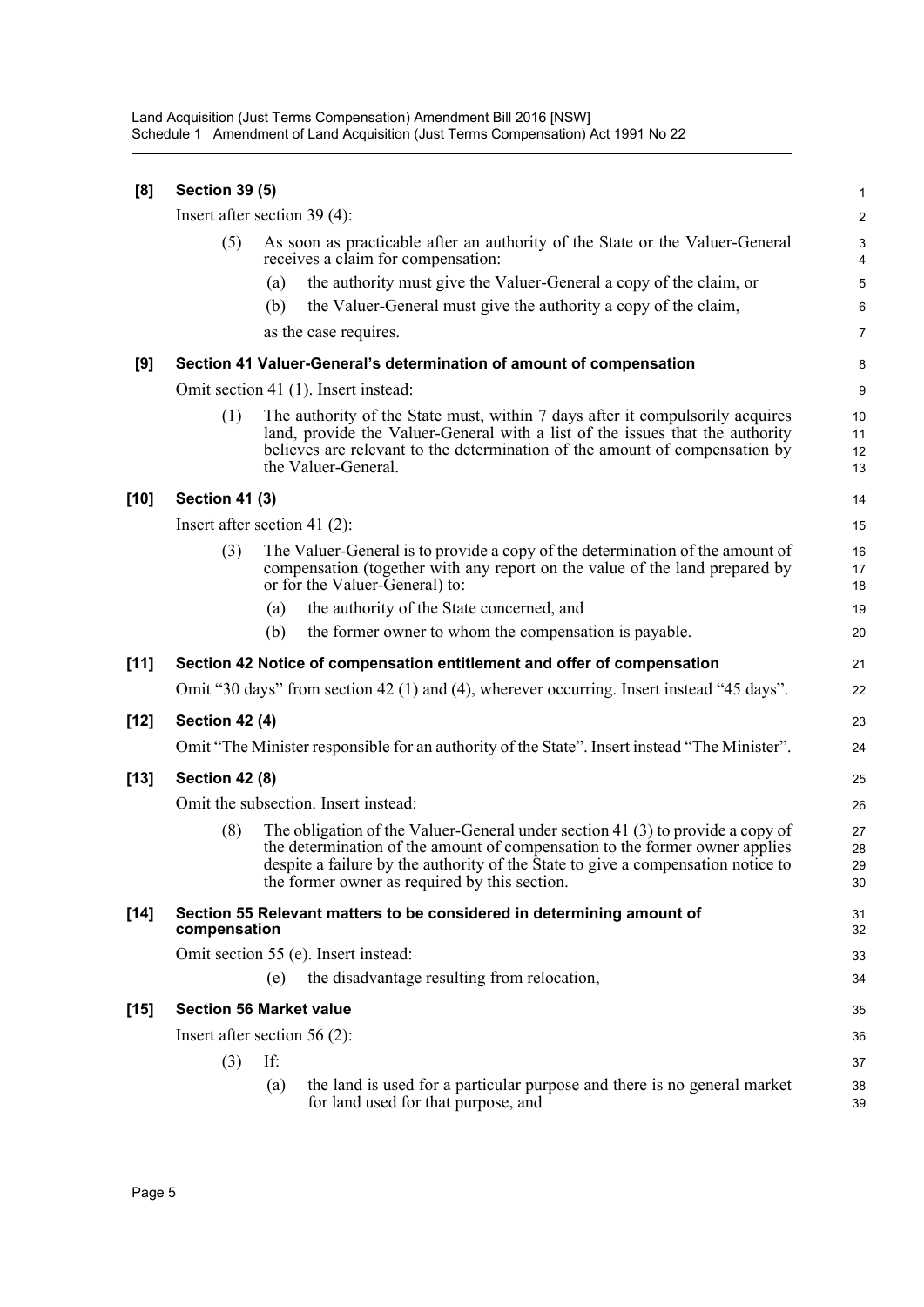|        |                    | (b)                      | the owner genuinely proposes to continue after the acquisition to use<br>other land for that purpose,                                                                                                                                                                                                                                                                                           | $\mathbf{1}$<br>$\overline{c}$     |
|--------|--------------------|--------------------------|-------------------------------------------------------------------------------------------------------------------------------------------------------------------------------------------------------------------------------------------------------------------------------------------------------------------------------------------------------------------------------------------------|------------------------------------|
|        |                    |                          | the market value of the land is taken, for the purpose of paying compensation,<br>to be the reasonable cost to the owner of equivalent reinstatement in some<br>other location. That cost is to be reduced by any costs for which compensation<br>is payable for loss attributable to disturbance and by any likely improvement<br>in the owner's financial position because of the relocation. | 3<br>4<br>5<br>6<br>$\overline{7}$ |
| $[16]$ |                    |                          | Section 60 Disadvantage resulting from relocation                                                                                                                                                                                                                                                                                                                                               | 8                                  |
|        |                    |                          | Omit section $60$ (1) and (2). Insert instead:                                                                                                                                                                                                                                                                                                                                                  | 9                                  |
|        | (1)                |                          | In this Act:                                                                                                                                                                                                                                                                                                                                                                                    | 10                                 |
|        |                    |                          | <i>disadvantage resulting from relocation</i> means non-financial disadvantage<br>resulting from the necessity of the person entitled to compensation to relocate<br>the person's principal place of residence as a result of the acquisition.                                                                                                                                                  | 11<br>12<br>13                     |
|        | (2)                |                          | The maximum amount of compensation in respect of the disadvantage<br>resulting from relocation is $$75,000$ .                                                                                                                                                                                                                                                                                   | 14<br>15                           |
|        |                    |                          | Note. Schedule 1A provides for the amendment of this section to enable the maximum<br>amount of compensation to be increased by regulation and for the automatic indexation<br>of the maximum amount in line with inflation.                                                                                                                                                                    | 16<br>17<br>18                     |
| $[17]$ |                    |                          | Section 60 (3), (4) and (5)                                                                                                                                                                                                                                                                                                                                                                     | 19                                 |
|        |                    |                          | Omit "solatium" wherever occurring.                                                                                                                                                                                                                                                                                                                                                             | 20                                 |
|        |                    |                          | Insert instead "the disadvantage resulting from relocation".                                                                                                                                                                                                                                                                                                                                    | 21                                 |
| $[18]$ | Part 4, heading    |                          |                                                                                                                                                                                                                                                                                                                                                                                                 | 22                                 |
|        |                    |                          | Insert "and return of acquired land" after "abandoned acquisition of land".                                                                                                                                                                                                                                                                                                                     | 23                                 |
|        |                    |                          |                                                                                                                                                                                                                                                                                                                                                                                                 |                                    |
|        |                    |                          |                                                                                                                                                                                                                                                                                                                                                                                                 |                                    |
| $[19]$ | <b>Section 71A</b> | Insert after section 71: |                                                                                                                                                                                                                                                                                                                                                                                                 | 24<br>25                           |
|        |                    |                          |                                                                                                                                                                                                                                                                                                                                                                                                 |                                    |
|        | 71A                |                          | Land not required for acquired purpose to be first offered to former owner                                                                                                                                                                                                                                                                                                                      | 26                                 |
|        | (1)                | (a)                      | This section applies to land:<br>that has been acquired by an authority of the State (being an acquisition<br>to which this Act applied as referred to in section 5), and                                                                                                                                                                                                                       | 27<br>28<br>29                     |
|        |                    | (b)                      | that the authority proposes to dispose of because the land is no longer<br>required for the public purpose for which it was acquired.                                                                                                                                                                                                                                                           | 30<br>31                           |
|        | (2)                |                          | The authority must, if practicable, first offer the land for sale to the former<br>owner at the market value of the land at the time the offer is made if:                                                                                                                                                                                                                                      | 32<br>33                           |
|        |                    | (a)                      | not more than 10 years has elapsed since the acquisition, and                                                                                                                                                                                                                                                                                                                                   | 34                                 |
|        |                    | (b)                      | the authority has not made substantial improvements to the land, and                                                                                                                                                                                                                                                                                                                            | 35                                 |
|        |                    | (c)                      | the land is not Crown land, and                                                                                                                                                                                                                                                                                                                                                                 | 36                                 |
|        |                    | (d)                      | the land is not proposed to be disposed of to another authority of the<br>State for a public purpose.                                                                                                                                                                                                                                                                                           | 37<br>38                           |
|        | (3)                | (a)                      | For the purposes of this section, land is no longer required for the public<br>purpose for which it was acquired if:<br>the land has not been used and is no longer proposed to be used for the                                                                                                                                                                                                 | 39<br>40                           |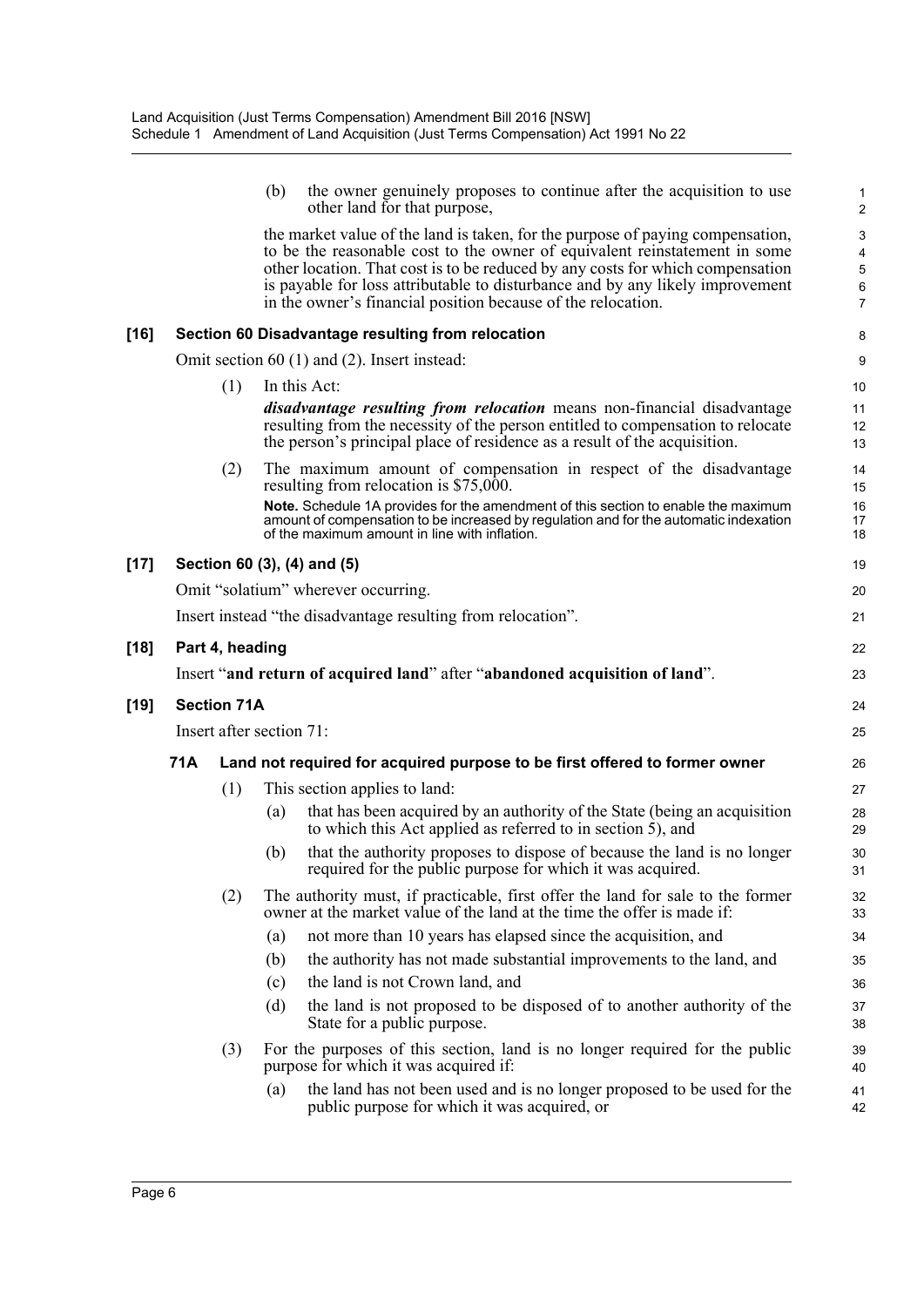|        |                  |                    | (b)                | the regulations otherwise provide that the land is no longer required for<br>the public purpose for which it was acquired.                                                                                                                              | $\mathbf{1}$<br>$\overline{c}$ |
|--------|------------------|--------------------|--------------------|---------------------------------------------------------------------------------------------------------------------------------------------------------------------------------------------------------------------------------------------------------|--------------------------------|
|        |                  | (4)                |                    | The regulations may make provision for or with respect to offers for sale, the<br>review of decisions of authorities and other matters arising under this section.                                                                                      | 3<br>4                         |
|        |                  | (5)                |                    | A person dealing with an authority of the State is not concerned to inquire<br>whether this section has been complied with, and the vesting in a person of an<br>interest in land is not affected by any contravention of this section.                 | 5<br>6<br>$\overline{7}$       |
|        |                  | (6)                |                    | In this section:                                                                                                                                                                                                                                        | 8                              |
|        |                  |                    |                    | <i>former owner</i> of land means:                                                                                                                                                                                                                      | 9                              |
|        |                  |                    | (a)                | if the land was acquired by the authority of the State from only one<br>individual who is still alive or from only one corporation that is still in<br>existence—that individual or corporation, or                                                     | 10<br>11<br>12                 |
|        |                  |                    | (b)                | in any other case—such persons (if any) that the authority of the State<br>considers, having regard to the interests in the land that existed<br>immediately before the land was acquired, should be fairly entitled to<br>the benefit of this section. | 13<br>14<br>15<br>16           |
|        |                  |                    | buyer.             | <i>market value</i> of land at any time means the amount that would be paid for the<br>land if it is sold by a willing but not anxious seller to a willing but not anxious                                                                              | 17<br>18<br>19                 |
| $[20]$ |                  | <b>Schedule 1A</b> |                    |                                                                                                                                                                                                                                                         | 20                             |
|        |                  |                    |                    | Insert before Schedule 2:                                                                                                                                                                                                                               | 21                             |
|        |                  |                    | <b>Schedule 1A</b> | Increase and indexation of maximum amount<br>of compensation for disadvantage resulting<br>from relocation                                                                                                                                              | 22<br>23<br>24                 |
|        | 1                |                    |                    | The "maximum compensation amount"                                                                                                                                                                                                                       | 25                             |
|        |                  |                    |                    | In this Schedule, the <i>maximum compensation amount</i> means the maximum<br>amount of compensation in respect of the disadvantage resulting from<br>relocation.                                                                                       | 26<br>27<br>28                 |
|        | $\boldsymbol{2}$ |                    |                    | Increase by regulation                                                                                                                                                                                                                                  | 29                             |
|        |                  |                    |                    | The regulations may amend section 60 to increase the maximum<br>compensation amount. Any such regulation may exclude or modify the<br>application of clause 3 as a consequence of the increase in the maximum<br>compensation amount.                   | 30<br>31<br>32<br>33           |
|        | 3                |                    |                    | <b>Indexation for inflation</b>                                                                                                                                                                                                                         | 34                             |
|        |                  | (1)                |                    | The maximum compensation amount is to be adjusted for inflation as provided<br>by this clause on 1 July 2017 and on 1 July in each subsequent year.                                                                                                     | 35<br>36                       |
|        |                  | (2)                |                    | The maximum compensation amount is to be adjusted on each 1 July by                                                                                                                                                                                     | 37                             |
|        |                  |                    |                    | multiplying the maximum compensation amount immediately before that                                                                                                                                                                                     | 38                             |
|        |                  |                    |                    | 1 July by $\frac{B}{\Delta}$ where:                                                                                                                                                                                                                     | 39                             |
|        |                  |                    |                    | <b>B</b> is the Consumer Price Index number for the last quarter for which such a<br>number was published before that 1 July.                                                                                                                           | 40<br>41                       |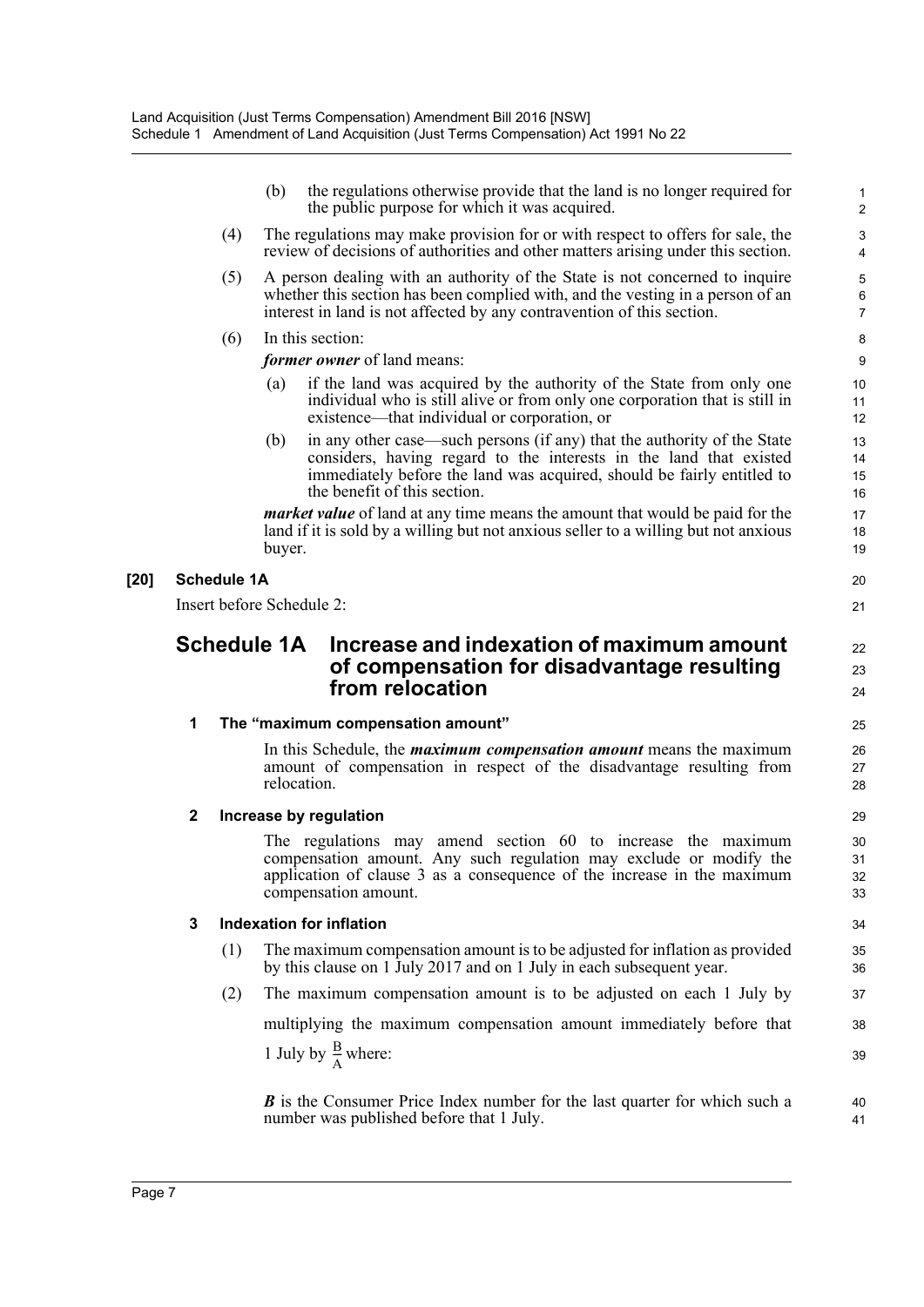*A* is the Consumer Price Index number for the last quarter for which such a number was published before the previous 1 July. (3) However, the maximum compensation amount is not to be adjusted if  $\frac{B}{A}$  is less than 1 (as a result of deflation). (4) If the adjusted maximum compensation amount results in an amount that is not a whole number multiple of \$1, the adjusted amount is to be rounded up to the nearest whole number multiple of \$1. (5) The Secretary of the Department of Finance, Services and Innovation is to publish notice of each adjusted maximum compensation amount under this clause on the NSW legislation website. (6) In this clause: *Consumer Price Index* means the Consumer Price Index (All Groups Index) for Sydney published by the Australian Statistician. *Consumer Price Index number*, in relation to a quarter, means the number for that quarter appearing in the Consumer Price Index. **4 Application of Schedule** Any increase in the maximum compensation amount under this Schedule applies to an acquisition of land on or after the increase has effect. **[21] Schedule 3 Savings, transitional and other provisions** Insert at the end of clause 1 (1): any Act that amends this Act **[22] Schedule 3** Insert at the end of the Schedule: **Part 4 Provisions consequent on the enactment of Land Acquisition (Just Terms Compensation) Amendment Act 2016 6 Definition** In this Part: *amending Act* means the *Land Acquisition (Just Terms Compensation) Amendment Act 2016*. **7 Amendment relating to minimum period of negotiation** Section 10A (as inserted by the amending Act) applies to any proposed acquisition by compulsory process made after the commencement of that section. Any period of negotiation that occurred before that commencement may be taken into account for the purposes of that section. **8 Amendment relating to hardship acquisition** Section 27A (as inserted by the amending Act) applies to any decision made by an authority of the State after the commencement of that section. 1 2  $\frac{B}{A}$  is less 3 4 5 6 7 8 9 10 11 12 13 14 15 16 17 18 19 20 21 22 23 24 25 26 27 28  $29$ 30 31 32 33 34 35 36 37 38